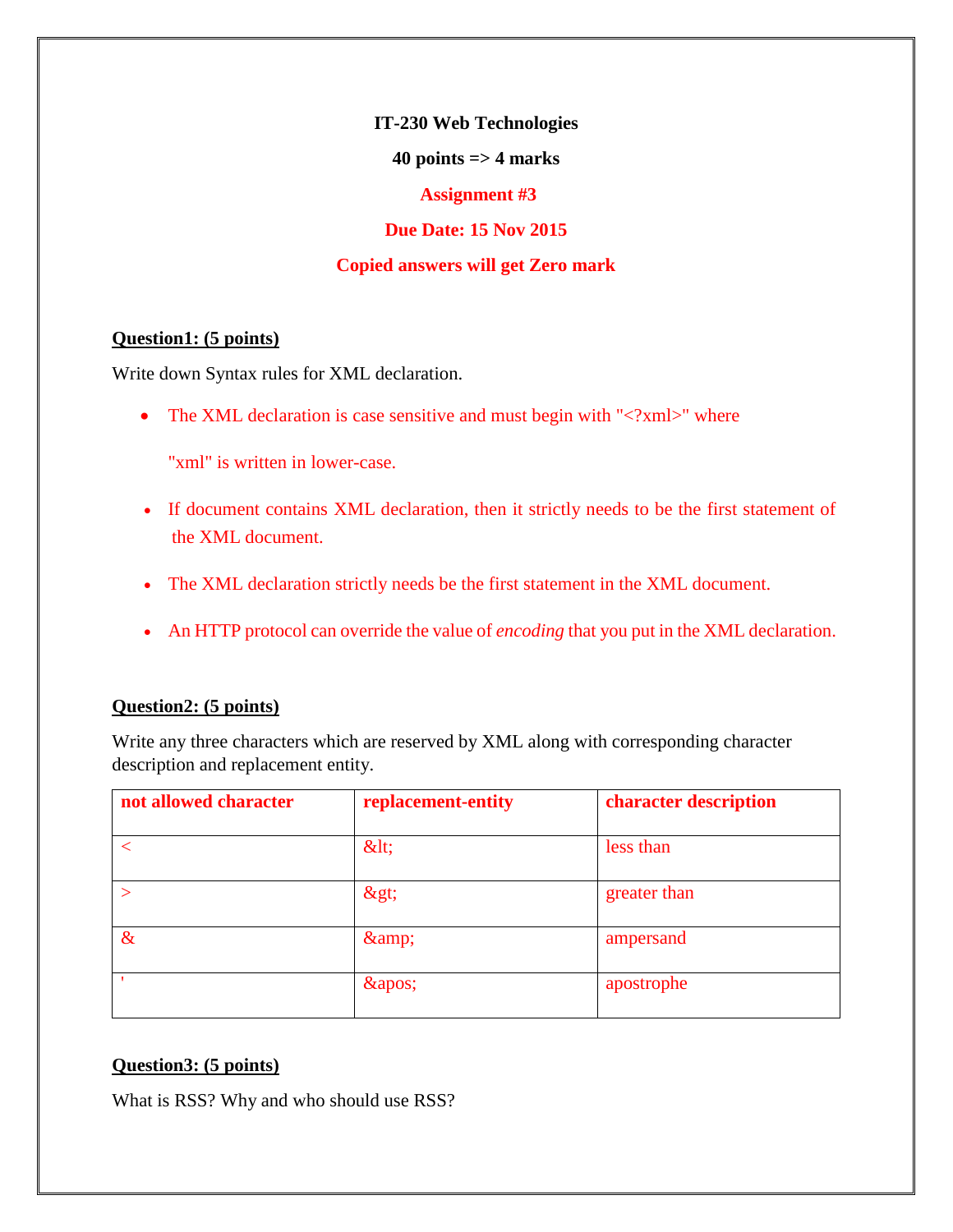| What is RSS?                                                                                                                                                                                                 | Why should use RSS?                                                                                                                                                                                                                                                                                                                                                                                                                                          | Who should use RSS?                                                                                                                                                                                                                                |
|--------------------------------------------------------------------------------------------------------------------------------------------------------------------------------------------------------------|--------------------------------------------------------------------------------------------------------------------------------------------------------------------------------------------------------------------------------------------------------------------------------------------------------------------------------------------------------------------------------------------------------------------------------------------------------------|----------------------------------------------------------------------------------------------------------------------------------------------------------------------------------------------------------------------------------------------------|
| <b>RSS</b> stands for                                                                                                                                                                                        | RSS was designed to show                                                                                                                                                                                                                                                                                                                                                                                                                                     | RSS is useful for web sites that                                                                                                                                                                                                                   |
| <b>Really Simple Syndication</b>                                                                                                                                                                             | selected data.                                                                                                                                                                                                                                                                                                                                                                                                                                               | are updated frequently, like:                                                                                                                                                                                                                      |
| RSS allows you to syndicate<br>your site content<br>RSS defines an easy way to<br>$\bullet$<br>share and view headlines and<br>content<br>RSS files can be<br>automatically updated<br>RSS is written in XML | Without RSS, users will<br>have to check your site daily<br>for new updates. This may<br>be too time-consuming for<br>many users. With an RSS<br>feed (RSS is often called a<br>News feed or RSS feed)<br>they can check your site<br>faster using an RSS<br>aggregator (a site or<br>program that gathers and<br>sorts out RSS feeds).<br>Since RSS data is small and<br>fast-loading, it can easily be<br>used with services like cell<br>phones or PDA's. | News sites - Lists news<br>with title, date and<br>descriptions<br><b>Companies - Lists news</b><br>and new products<br><b>Calendars - Lists</b><br>upcoming events and<br>important days<br>Site changes - Lists<br>changed pages or new<br>pages |
|                                                                                                                                                                                                              |                                                                                                                                                                                                                                                                                                                                                                                                                                                              |                                                                                                                                                                                                                                                    |

# **Question 4: (5 points)**

What is JSP and why do we need it?

JSP stands for JavaServer Pages. JSP is java server side technology to create dynamic web pages.

We need it is to supports cleaner separation of program logic from presentation. In addition, it Facilitates division of labor between developers and designers.

#### **Question 5: (20 points)**

Design the following webpages using JSP.

**Note:** you can use HTML to design the form of the first page.

Page1: A form to get information from the user as following: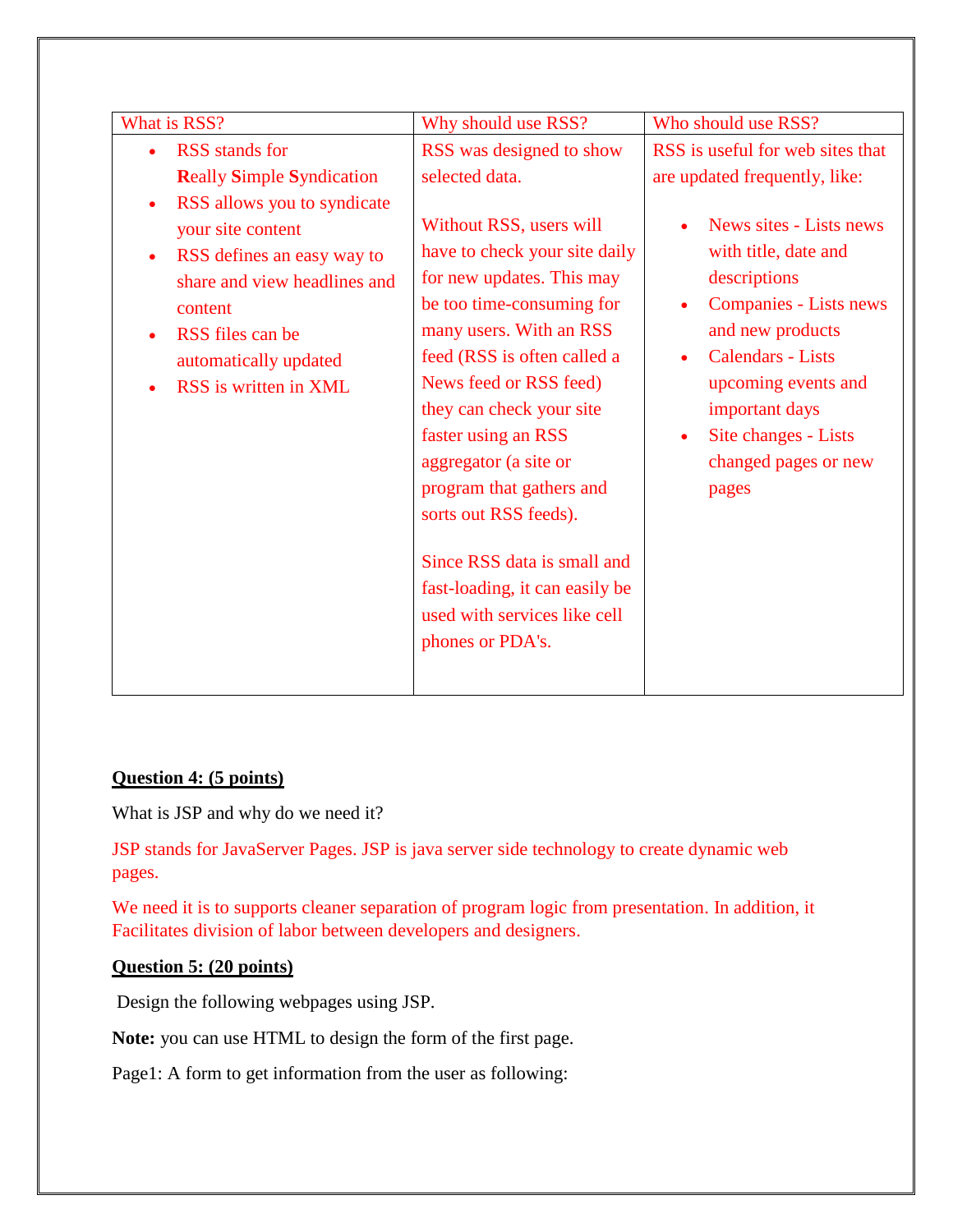# **Enter your information:**

| Your name: Smith |                          |  |
|------------------|--------------------------|--|
|                  |                          |  |
|                  | Year you were born: 1980 |  |
| Send             |                          |  |

```
\verb|thtml|<head>
<meta http-equiv="Content-Type" content="text/html; charset=UTF-8">
<title>Your Information</title>
\langle/head>
<body>
    <h2>Enter your information:</h2>
    <form action="LoginCheck.jsp" method="post">
        <br /> Your name:<input type="text" name="Yname"> <br />> <br />> />
        <br /> Year you were born:<input type="text" name="year"> <br />> />
        <input type="submit" value="Send">
    </form>
</body>
\langle/html>
<%@page contentType="text/html" pageEncoding="UTF-8"%>
\langlehtml\rangle<head>
<meta http-equiv="Content-Type" content="text/html; charset=UTF-8">
<title>Check JSP</title>
\langle/head>
<body>
    <\,>String Yname = request.getParameter("Yname");
         String year = request.getParameter("year");session.setAttribute("Yname", Yname.toUpperCase());
         session.setAttribute("year", year);
         response.sendRedirect("welcom.jsp");
    s</body>
\langle/html>
```
Page 2: Shows the user name in upper case, and his/her age in 2016. The following is a sample: